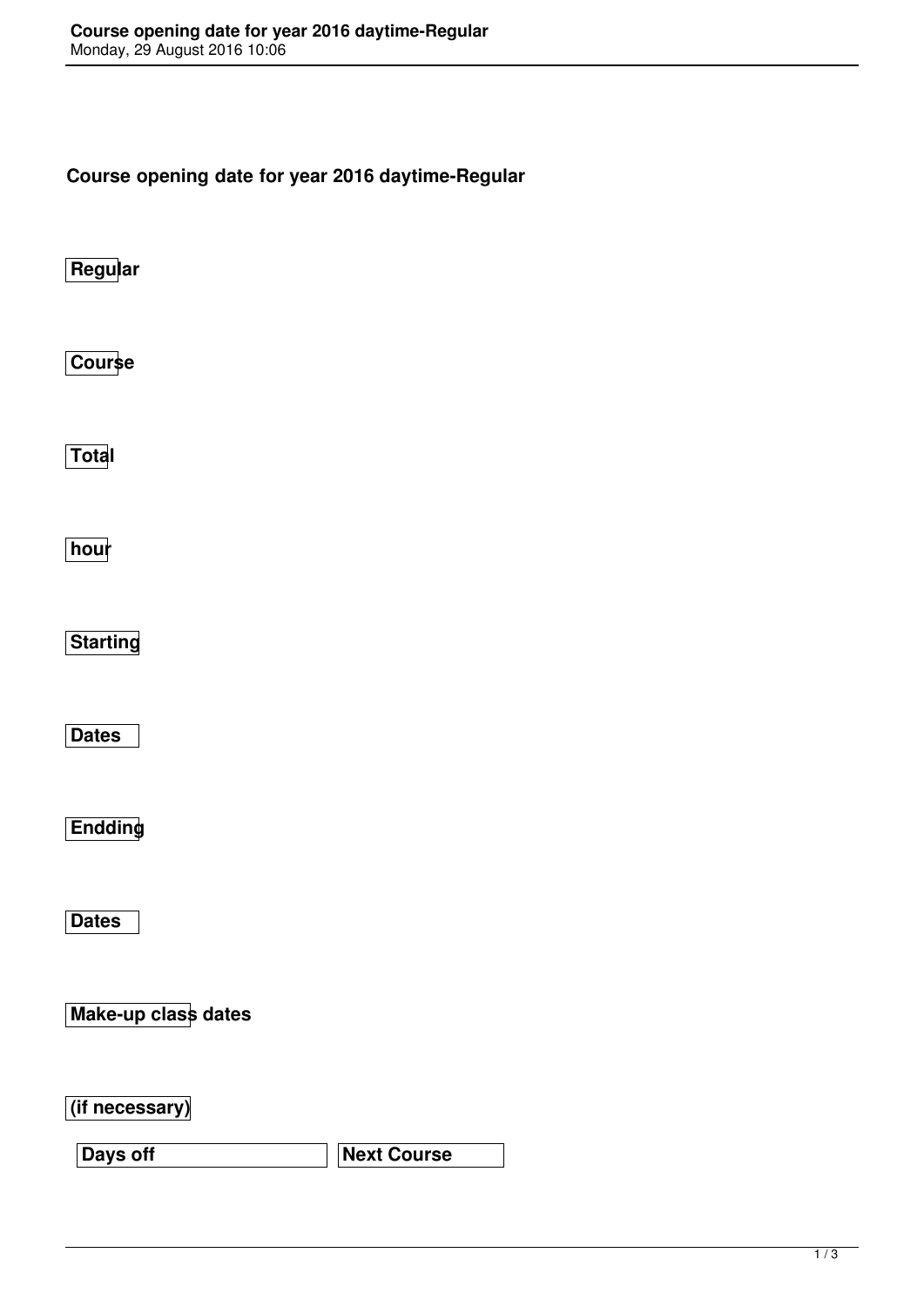**Course**

## **Code**

## **Will be discounted 5% until**

| Daytime courses: (5days/week)                                                                      |     |          |
|----------------------------------------------------------------------------------------------------|-----|----------|
| 04/01/20108/03/2016 days: 9/3-11/304,05/02/2016; && 08~12/02/20190<br>186<br>80                    |     | 09/03/2  |
| 18/01/201 2/03/2016 days:23/3-25/304,05/02/2016; && 08~12/02/20151<br>187<br>80                    |     | 23/03/2  |
| 188<br>17/02/20162/04/2016lo<br>80                                                                 | 192 | 08/04/2  |
| 02/03/20107/04/2010 days: 28/4+29/48/04/2016<br>189<br>80                                          | 193 | 27/04/20 |
| 14/03/20161/05/2018 days: 12/5+13/58/04/2016; && 02,03/05/2016 194<br>190<br>80                    |     | 11/05/20 |
| 28/03/2016 195/05/2016 days: 26/5+31 58/04/2016; & 8 02,03/05/2016 195<br>80<br>191                |     | 27/05/20 |
| 13/04/20160/06/2016lo<br>192<br>18/04/2016; && 02,03/05/2016 196<br>80                             |     | 08/06/20 |
| 04/05/20188/06/2016 days: 29/6<br>193<br>80                                                        | 197 | 29/06/20 |
| 16/05/20169/07/2016 days: 20/7-22/30/06/2016; 01/07/2016; && 04 1088/07/20 20 20<br>80<br>194      |     |          |
| 195<br>$01/06/20104/08/2010$ days: 5/8<br>30/06/2016; 01/07/2016; && 044989/07/201063/08/20<br>80  |     |          |
| 13/06/20166/08/2016 days: 17/8 -19/80/06/2016; 01/07/2016; && 04 2080/07/20 167/08/20<br>196<br>80 |     |          |
| 13/07/20167/09/2012 days: 8/9+9/9 02/09/2016<br>197<br>80                                          | 201 | 07/09/20 |
| 25/07/20169/09/2016 days: 20/9<br>198<br>80<br>02/09/2016                                          | 202 | 16/09/20 |
| 02/09/2016<br>199<br>80<br>08/08/20103/10/2016 days: 4/10                                          | 203 | 30/09/20 |
| 22/08/20167/10/2016 day: 18/10<br>200<br>80<br>02/09/2016                                          | 204 | 14/10/20 |
| 12/09/20104/11/2016lo<br>80<br>201                                                                 | 205 | 02/11/20 |
| 21/09/20165/11/2016 days: 16/11 }<br>18/11<br>202<br>80                                            | 206 | 16/11/20 |
| 05/10/20109/11/2016 days: 30/11 2/12<br>203<br>80                                                  | 207 | 30/11/20 |
| 19/10/20163/12/2016 days: 14/12   16/12<br>204<br>80                                               | 208 | 14/12/20 |
|                                                                                                    |     |          |